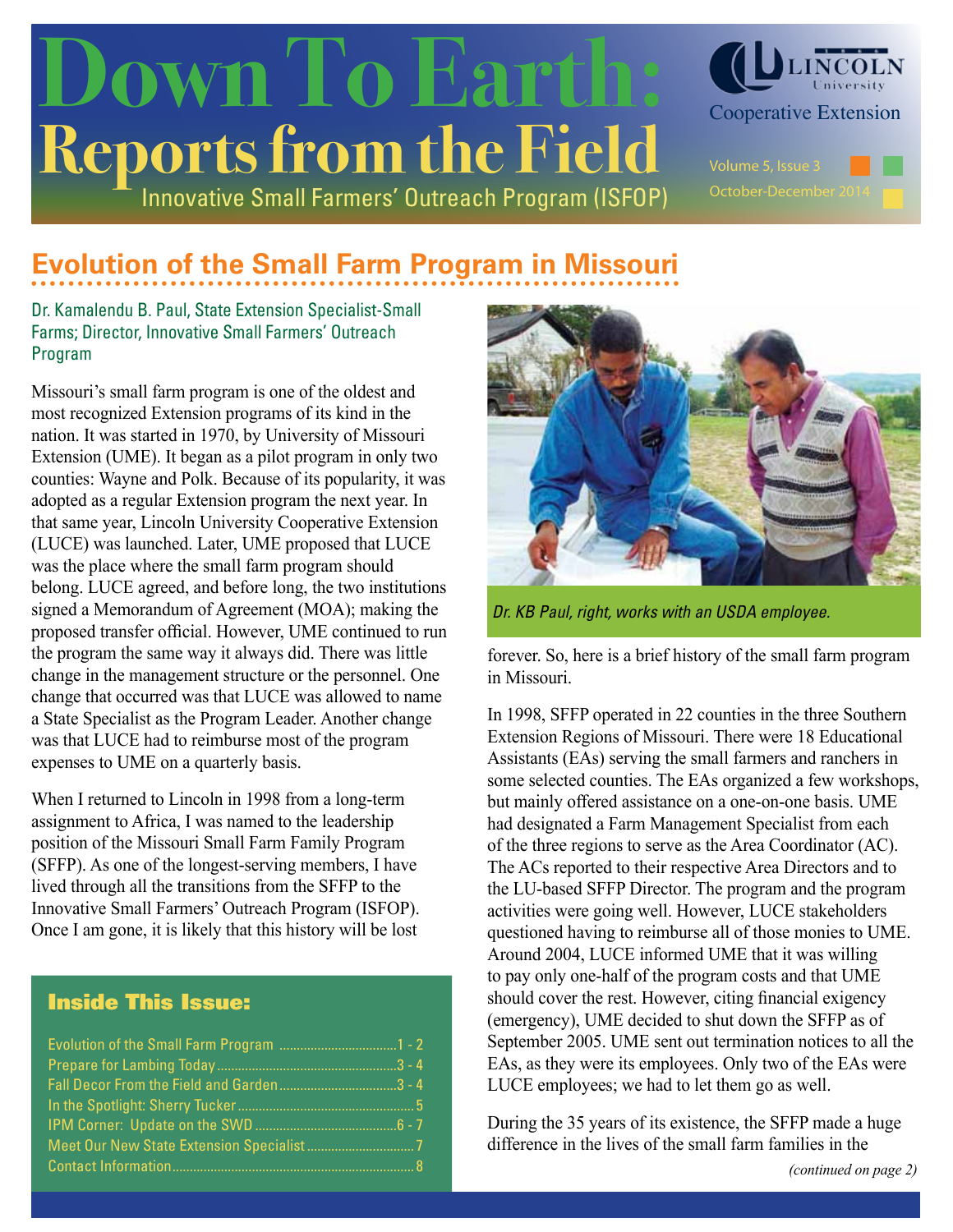### **Evolution (continued from page 1)**

counties that the program served. I became concerned that without a program like the SFFP, we would not be able to deliver any of the Extension services to the state's small farmers and ranchers. How were they going to learn about the many United States Department of Agriculture (USDA) programs designed to benefit small, socially disadvantaged farmers and ranchers? Therefore, shutting down the program completely was not an option for LUCE. So, with a detailed program plan in hand, I met with the administration on both of the campuses. They all were very sympathetic, but nothing was forthcoming at the time. Finally, after a great deal of convincing and with the full moral support of UME, the Dean and the Extension Director at LU finally gave approval to restart the program, as I had proposed. We basically agreed that it would be a new program with a new name and be somewhat smaller in scale. It would be designed, implemented and funded totally by LUCE. The program would cover counties in the East Central and the West Central parts of the state. The counties chosen would be in clusters for logistical reasons; they would also have a large number (relatively speaking) of small, minority farmers and ranchers. I was granted much lattitude to get the program off the ground as of October 1, 2008. That was the beginning of the Innovative Small Farmers' Outreach Program. Dr. Sanjun Gu, State Horticulture Specialist, had come on board at the time. He offered a great deal of help to get the program started. For more information about the ISFOP, please visit http://www.lincolnu. edu/web/programs-and-projects/

innovative-small-farmers-outreachprogram.

The ISFOP was modeled after the SFFP but was different in a few ways. First, the Educational Assistant (EA) in the old program covered only one county; an ISFOP Farm Outreach Worker (FOW) covers two counties. Second, the EAs were high school graduates; the FOWs are college graduates. The FOWs are technologically savvy, using laptops and cell phones. Thus, communication between the field staff and the campus-based staff has improved greatly. By teaming up with the Missouri Sustainable Agriculture Research and Education (SARE) program, we have been able to provide more training for the FOWs. The ISFOP FOWs are very resourceful, dedicated and efficient. All of the ISFOP staff are happy to be able to carry on the mission of the old program and to make it even **better** 

The ISFOP publishes this quarterly newsletter, "Down to Earth: Reports from the Field." The primary audience is our clients. This idea began with the FOWs. They come up with the topics, based on what they hear from their clients. And they write the first draft of the majority of the articles and decide

on formatting. I provide input and do the initial editing. Then we give the material to the Lincoln University Cooperative Extension and Research (LUCER) Media Center. They take care of



the rest. We are already in the fifth year of this publication. We had been publishing two versions for each issue: one for the East Central Region (ECR) and the other for the West Central Region (WCR). Some, but not all of the articles, were common to both the versions. This gave the publications a local flavor.

Through special grant funding from the USDA, LUCE was also helping several socially disadvantaged farmers and ranchers in the Southwest region of Missouri. Unfortunately, this funding ended on August 31, 2014. Beginning in September 2014, the ISFOP absorbed the three LUCE field staff who were working in the Southwest region. This created a problem for the ISFOP's quarterly newsletter. We would either have to publish three versions of the same issue, or we could publish only one version covering all three regions. The consensus among the ISFOP team members and all the stakeholders was to publish one comprehensive issue. Therefore, beginning with this issue (Volume 5, Issue 3), the ISFOP's "Down to Earth: Reports from the Field" will be an eightpage, single-version publication.

Please refer to the ISFOP's regional map on the last page of this

> newsletter. This map shows the three regions and the 20 counties that the ISFOP is presently serving. It also provides the names and the contact information of our Farm Outreach Workers. Our services are available to you free of charge. We look forward to working with you.  $\blacksquare$

*The former look of "Down to Earth" newsletters design.*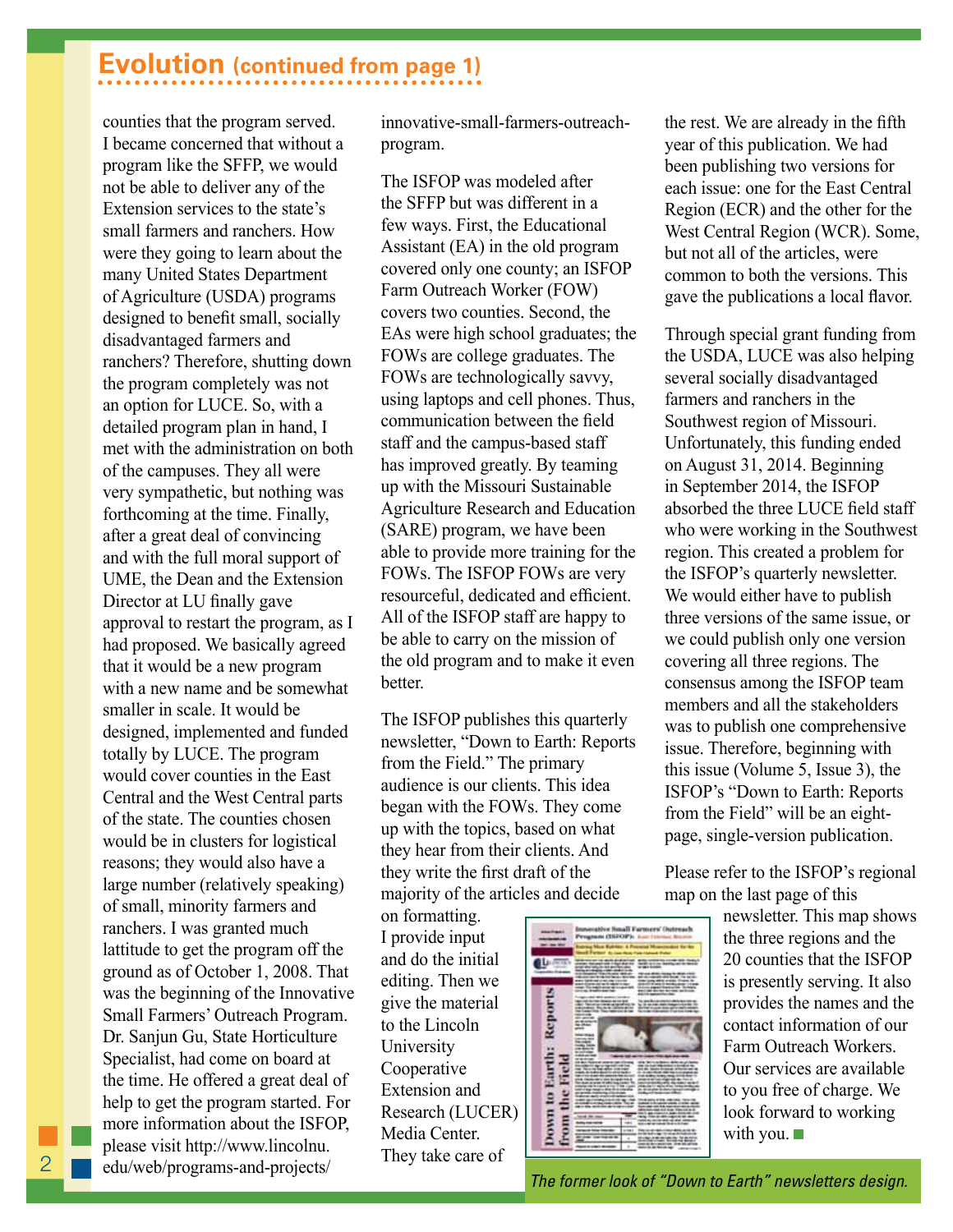### **Prepare for Lambing Today**

By Stephen "Randy" Garrett, Farm Outreach Worker, Southwest Region

Typically, a sheep farmer loses about 20 percent of their lambs before weaning. That number is too high. With a little bit of care and attention, losses can be reduced quite a bit. This pre- and post-lambing information will help you to lower the mortality rate and will keep the ewe and lamb healthy.

Raising sheep can be a very enjoyable, yet challenging, adventure. This is especially true when preparing for the lambing process. A successful lambing season begins far before lambing occurs. It is important to learn and use good management skills and practices with the ewe and ram during the breeding season, and throughout the gestation period (the time when an animal develops in the womb).

Lambing preparation should start months before the ewe's due date. Be ready to meet the possible challenges of lambing by making a lambing kit before the lambing season. This kit should include, but not be limited to, the following items: (1) a gentle iodine solution for disinfecting lamb navels, (2) a surgical knife, (3) docking and castration instruments, (4) mineral oil to use for constipation, (5) 20-gauge needles for lambs and larger gauge needles and syringes if you chose to use them for various treatments on the ewe, (6) plastic sleeves and lubricant for pulling lambs, (7) a shearing instrument to remove hair from around the udder to make it easier for the lamb for finding the teats, (8) a rectal thermometer, (9) paper towels, and (10) a rope halter. Dr. Charlotte Clifford-Rathert,

DVM (doctor of veterinary medicine) and State Extension Specialist-Small Ruminants with Lincoln University Cooperative Extension (LUCE), suggests keeping the following handy and available as well: (1) a feeding tube (14 Fr/Ch) with 60 cc Luer tip

syringe for lambs unable to nurse, and (2) Ketostix® to test for ketones (byproducts from breaking down fat) in the urine of ewes acting ill when carrying multiples; this will detect the onset of pregnancy toxemia or ketosis. (Ketosis is the rapid breakdown of energy that produces ketones.) Providing a balanced diet (concentrates plus good forage or hay) in the last month of pregnancy can also reduce the chances of pregnancy toxemia. It is always a good idea to consult with a veterinarian for advice as needed.

Immediately after birthing, it is important to place the ewe and her lamb(s) in a pen with a minimum area of 4 ft. x 5 ft. A bigger pen is needed for larger breeds or multiple lambs. This makes the mother accept and nurse the newborn lamb adequately; it almost forces her to do so. Use a warm washcloth to wipe the mother's teats. Then strip these to remove the wax plug. This should allow milk to flow and nourish the lamb. The lamb needs to nurse as soon as possible to get the colostrum (the first milk). Colostrum is rich in nutrients. It also contains a high level of antibodies (a protein used by the immune system to counteract an antigen, such as bacteria). This helps to strengthen



John Dillard, a long time sheep farmer, prepares a *lambing kit prior to lambing season* 

the lamb's immune system. It also prevents many infectious diseases.

Once the ewe and lamb are secure and the lamb starts nursing, cut the umbilical cord about one inch from the lamb's body. Then apply a disinfectant. A gentle iodine solution applied to the navel is a good disinfectant; it should help prevent infections to the lamb. To reduce the chance of infection, keep your facility and equipment sanitized. If you have to reuse your lambing pens, make sure to remove the old bedding. Also disinfect the lambing pen floor before putting in fresh, dry bedding materials. Now you are ready to use this for the next ewe and lamb.

Keep the lambs in a dry, wellventilated facility. It should be free from the harsh outdoor environment to decrease the chance the young animals will feel the cold. Cold can lead to sickness. The normal body temperature of a healthy lamb is 102°-103°F. If the body temperature drops below this level, it could mean the lamb is chilled. You should restore the lamb's body temperature by drying it with towels, a heat lamp or some other gentle method. Use extreme caution when operating heat lamps in a closed *(continued on page 4)*

3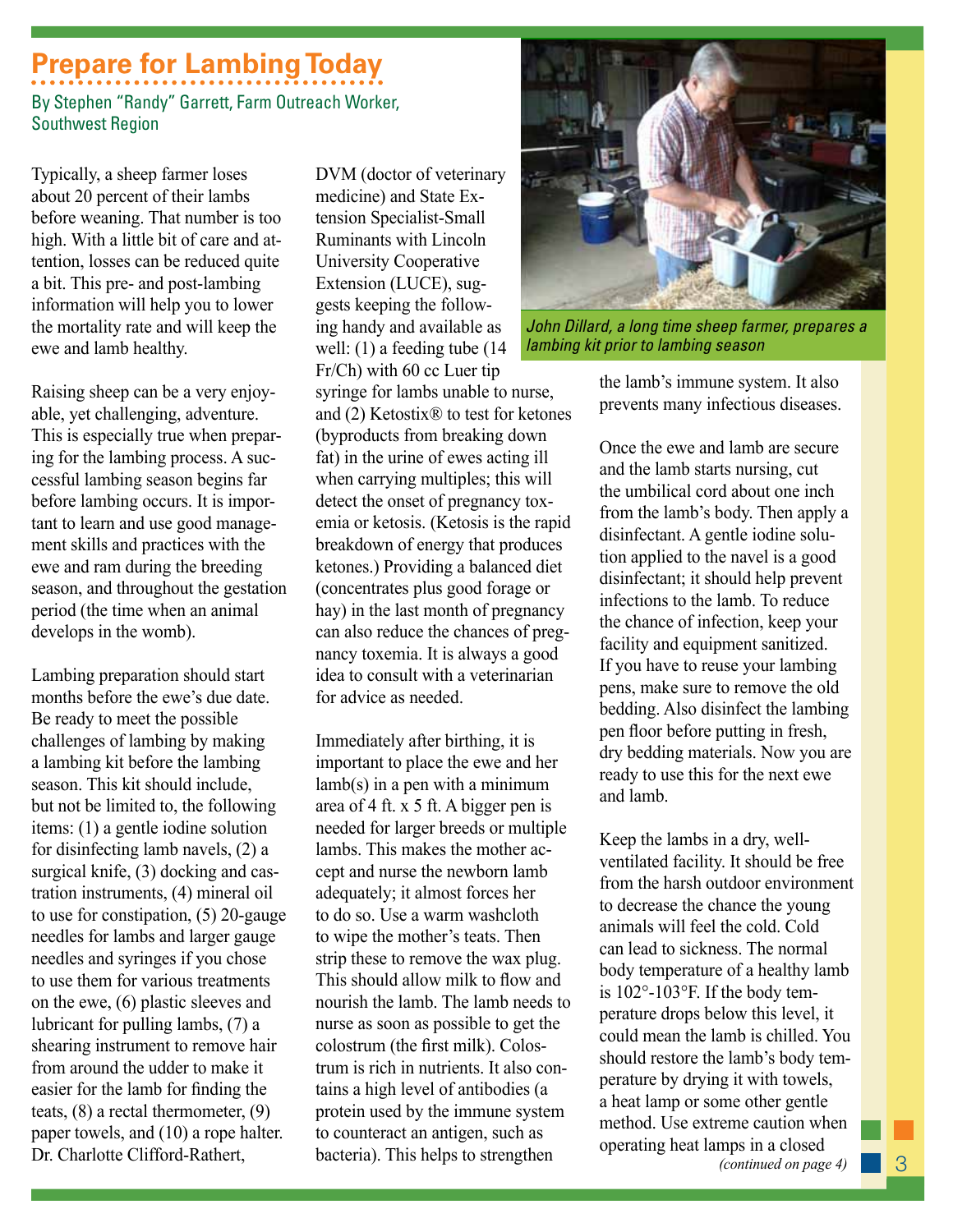facility. John Dillard, a sheep farmer in Southwest Missouri, made a great heat source to quickly warm chilled lambs. He cut a hole in a large plastic tub (big enough to fit a lamb) the same diameter as the nozzle of a hair dryer. He then cut another small hole in the tub for ventilation. Next, he placed the chilled lamb under the tub and warmed it with the dryer. You can also use a hair blow dryer directly on the lamb; however, keep the dryer at a safe distance so as not to cause burns.

There is plenty of information on the Internet about lambing. Especially, look at the Extension publications that can be found at www. eXtension.org. You are also encouraged to visit your local Extension office to learn what resources are available. Then decide for yourself what will fit your program or your specific needs. Informing and educating yourself prior to the critical lambing time will help reduce the labor burden for you and your sheep. So, prepare for lambing today!



### **Prepare (continued from page 3) Fall Decor from the Field and Garden**

#### By Janet Hurst, Farm Outreach Worker

Did you know that enthusiasm for the fall decorating season is second only to Christmas? Many autumn favorites come from the garden: pumpkins, squash, gourds and corn stalks are used to bring in the season. Dried sunflower heads are often part of floral arrangements. Planning ahead and planting these for fall gathering can provide you with a valuable harvest. It is hard to resist a big pumpkin or a bundle of corn stalks. So, start your own roadside stand selling your handraised produce.

Think outside the garden, too. Look to see what is already growing in your backyard or woodlot. Fencerows are often treasure troves of woody materials ("woodies") that can be used in the floral industry. Some of these grow wild; others must be cultivated. According to the National Sustainable Agriculture Information Service (https://attra. ncat.org/), "Flowering branches, foliage, fruits, pods, and stems are gaining wide use in creative floral design. If you are a cut-flower grower, woody ornamentals can be some of the best plants for extending your season and filling out your bouquets." Botanicals, such as water lily pods and lichens, add another dimension to gathering wild-crafted materials.

Here are some wild materials that you can harvest in the following seasons:

**Fall**: colorful oak foliage; American beautyberry; bittersweet; wild clematis. **Winter**: wild ilex (hollies); pine boughs and cones; juniper; red twig and yellow twig dogwoods.

**Spring**: fruit tree branches from pruned orchards; pussy willow; witch hazel; forsythia.

The advantage of growing this type of material is that it extends the season, filling in the gaps when fresh flowers are not available. Woody material is often used as an addition to a floral arrangement, raising the value of cut-flower bouquets. In late winter, forcing blossoms is another way to have an early supply of flowers that would normally bloom later in the season. It also allows you to have flowers available on specific dates for special events.

For offseason blooms, bring cuttings indoors to a warm space. Place them in a bucket of warm water. Allow the stems to soak up the water for several hours. Then, change the water, adding a floral preservative. Give the stems adequate light, and in about 10 days, you will have blooming branches, a promise of spring.

To market your woody materials, work with a variety of retail outlets. Farm stands or farmers' markets are a good place to begin. Check with local florists to see what they want. Meet with them, and take samples of your supply. Perhaps you will plant specialty crops intentionally for woody ornamental harvest. Soon you will be viewing your fencerows in a whole new light.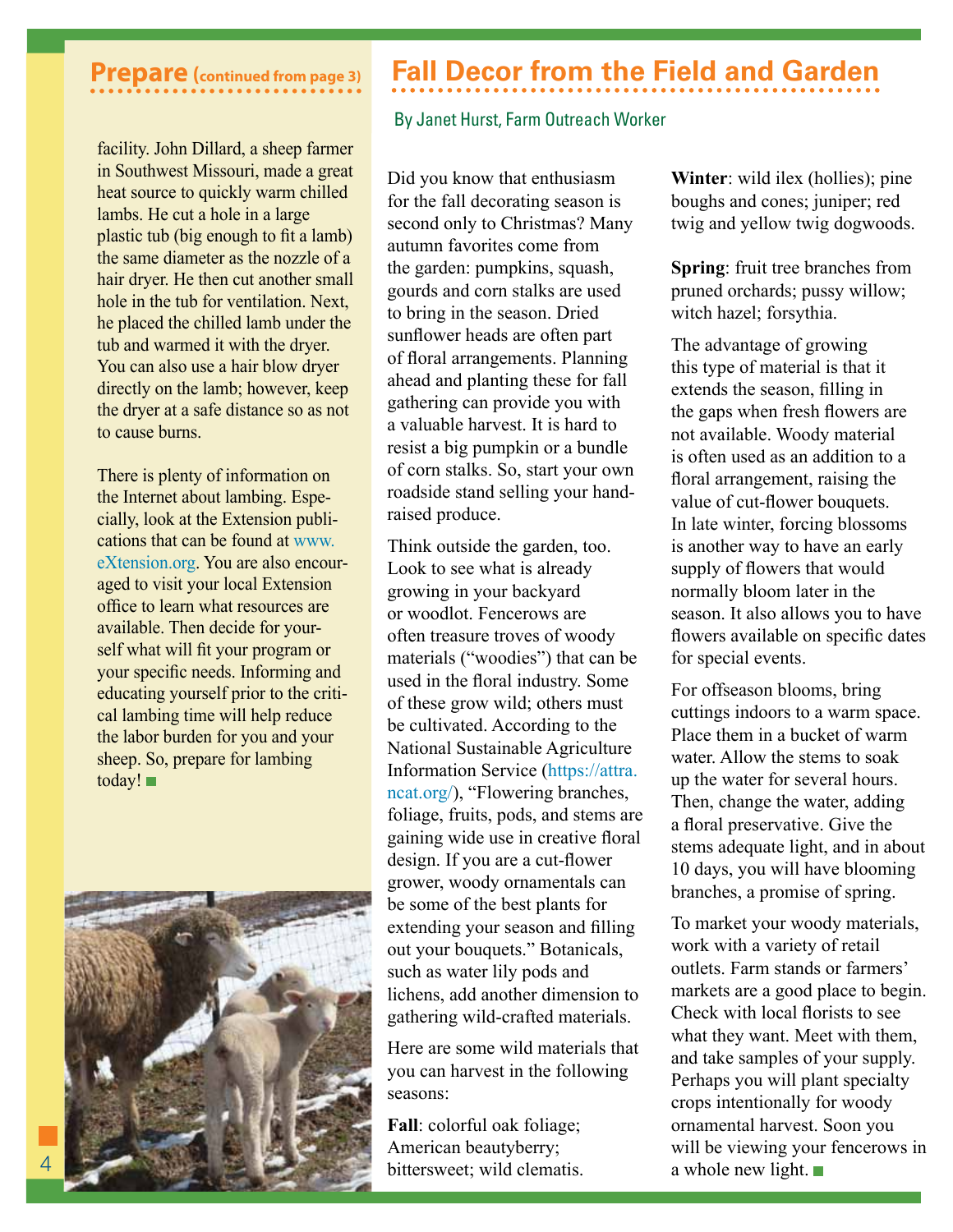### **In the Spotlight: Sherry Tucker and the Leverich Family Farm**

#### By Nahshon Bishop, South West Regional Coordinator, Barry & McDonald Counties

The Leverich Family Farm is a beautiful 40-acre tract of land just north of the small town of Exeter (population 700) in Southwest Missouri. Sherry Tucker is the owner and operator of this farm. Currently, Tucker writes on agricultural issues, serves as a magazine editor, is a mother of three and a farmer.

Tucker thinks back to the start of her farming career: "It seems like I have been a farmer all my life. In 2000, my family moved to Butterfield, Missouri. We had a large family garden." They began to take excess produce to a nearby farmers' market.

Family is very important to Tucker. This is the main reason she chose to stay in production agriculture. "In 2002, when my dad passed away, my mother divided the farm and gave 40 acres each to my two brothers and to me; she kept the rest of the land. My mother and I produce vegetables for sale at our local farmers' market." Tucker moved to her current location in 2005, and has been hard at work ever since. She grows and sells tomatoes, peppers, cucumbers, green beans, onions, potatoes, squash, lettuce and spinach. Her farming lifestyle has allowed her to homeschool her three children through middle school.

The Leverich Family Farm also raises beef, feeder pigs and chickens for the family's needs. As Tucker explains, "It is important to me as a mother to be sure of the integrity of the food that my children eat. This is something that cannot be measured economically—that sense



**Sherry Tucker harvesting pepper** *plants in her high tunnel, and above, right, Tucker with her husband Rob Lotufo.*

of pride you have when you sit down at the dinner table and realize that almost every item you are eating came from your own farm."

Tucker had attended a high tunnelbuilding workshop held by Lincoln University Cooperative Extension's (LUCE) 2501 program and University of Missouri Extension (UME). She was immediately sold on the idea. In the winter of 2010, Tucker applied for a Natural Resources Conservation Service (NRCS)-Environmental Quality Incentives Program (EQIP) High Tunnel Initiative grant. Her project was funded. Tucker did a lot of research on high tunnels, looking at various designs and sizes. Later in the summer of 2010, LUCE, UME and Morgan County Seeds hosted a workshop on Tucker's farm. At the workshop, the high tunnel that she had bought with her grant money from NRCS was built. For four years, she has been very happy with the high tunnel she purchased from Zimmerman's (http://www. zimmermanshightunnels.com). Inside her high tunnel, Tucker

chiefly grows tomatoes, cucumbers and peppers during the spring and



summer. "Tomatoes are the largest moneymaker for our small operation. With my high tunnel, I am one of the earliest vendors at the farmers' market with ripe tomatoes in the spring."

Tucker shared this advice for beginning farmers: "Farmers need to farm with a sharp pencil. That means they need to keep accurate records and be able to see where they are making their money. This is something that I am working on recordkeeping. The integrity of the food I grow is very important, but I have to be able to make a profit in this business." Tucker also stressed the need to educate oneself. She feels that Extension is one of the best resources available to farmers. Tucker stated, "I have learned so much by attending educational workshops held by both Lincoln University Cooperative Extension and University of Missouri Extension. In my opinion, this is a priceless resource that people today often underutilize."

Tucker is excited about the future. She plans to add perennial (a plant with a life cycle of two or more years) fruit as well as rabbits and small ruminants (e.g., goats, sheep) to her operation in the future. "I like farming. I think that we as human beings need to get our hands dirty every once in a while. I like the feeling you get when you realize that you are being sustainable by producing healthy food with integrity."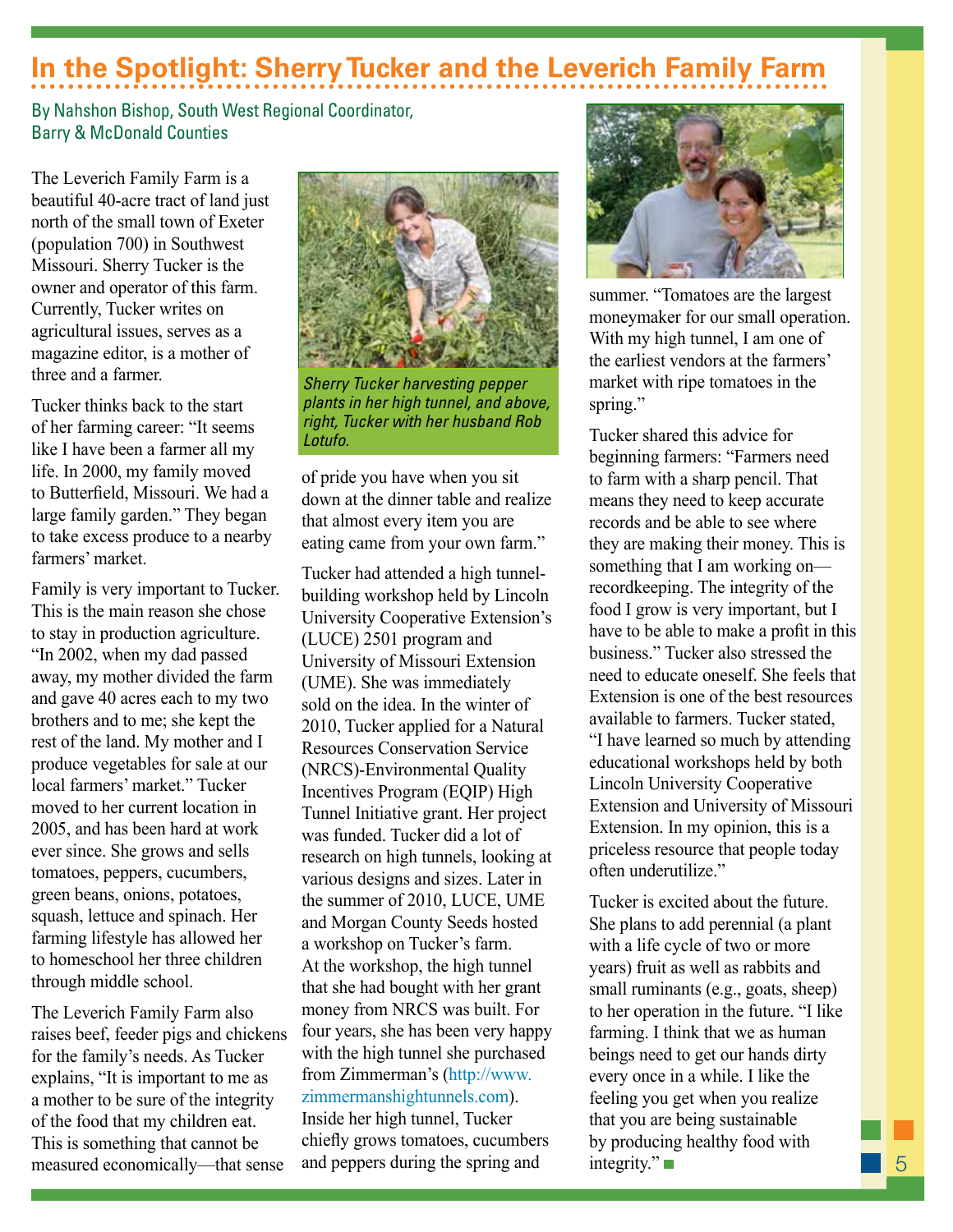### IPM Corner

### **Update on the Spotted Wing Drosophila**

Dr. Jaime Piñero, State Extension Specialist-Integrated Pest Management

Since late May 2014, the Lincoln University Cooperative Extension (LUCE) Integrated Pest Management (IPM) program has worked with University of Missouri Extension (UME) to monitor the Spotted Wing Drosophila (SWD). The presence and abundance of this insect have been observed in 25 locations throughout Missouri. The SWD is a serious, new, invasive insect pest that attacks small fruit crops and some stone fruits (cherry, nectarine, peach). It also infests high tunnel tomatoes, strawberries, and wild hosts, including pokeweed, autumn olive, crabapple, nightshade, mulberry and wild grape. Raspberries, blackberries, blueberries and elderberries are at the greatest risk.

The seasonal activity of the SWD is shown below. The data is estimated based on trap captures. It is displayed as the mean (average) number of males and females per trap per day. There is data for three selected sites: Osceola (Southwest Missouri), St. Peters (St. Louis area) and Columbia (Central Missouri).

**Osceola**: One SWD trap was placed at a cherry tree in mid-June. The first SWD captures took place on July 14. This coincided with the ripening period of the cherry fruit. As soon as the tree was no longer fruiting, the trap was relocated to a nearby blackberry patch. The SWD captures then rose steadily. They reached a seasonal peak of about 12 females per trap per day. Insecticides should have been

applied from the moment the first SWD were captured; however, the farmer was not interested in protecting the fruit.

**St. Peters**: This SWD trap was set out on May 27, on a mulberry tree. The first SWD adults were captured on June 24. This coincided with the onset of the ripening period of the mulberries. A sudden rise in captures took place on July 8

(16 SWD females per trap per day). During the first two weeks in August, the trap caught an average of 6-10 SWD females per day. It is likely that the SWD first reproduced in mulberry trees. Once this tree no longer had fruit, it can be assumed that the flies dispersed onto nearby farms. At that point, they might have caused injury to any small fruits that were grown in the area. *(continued on page 7)*

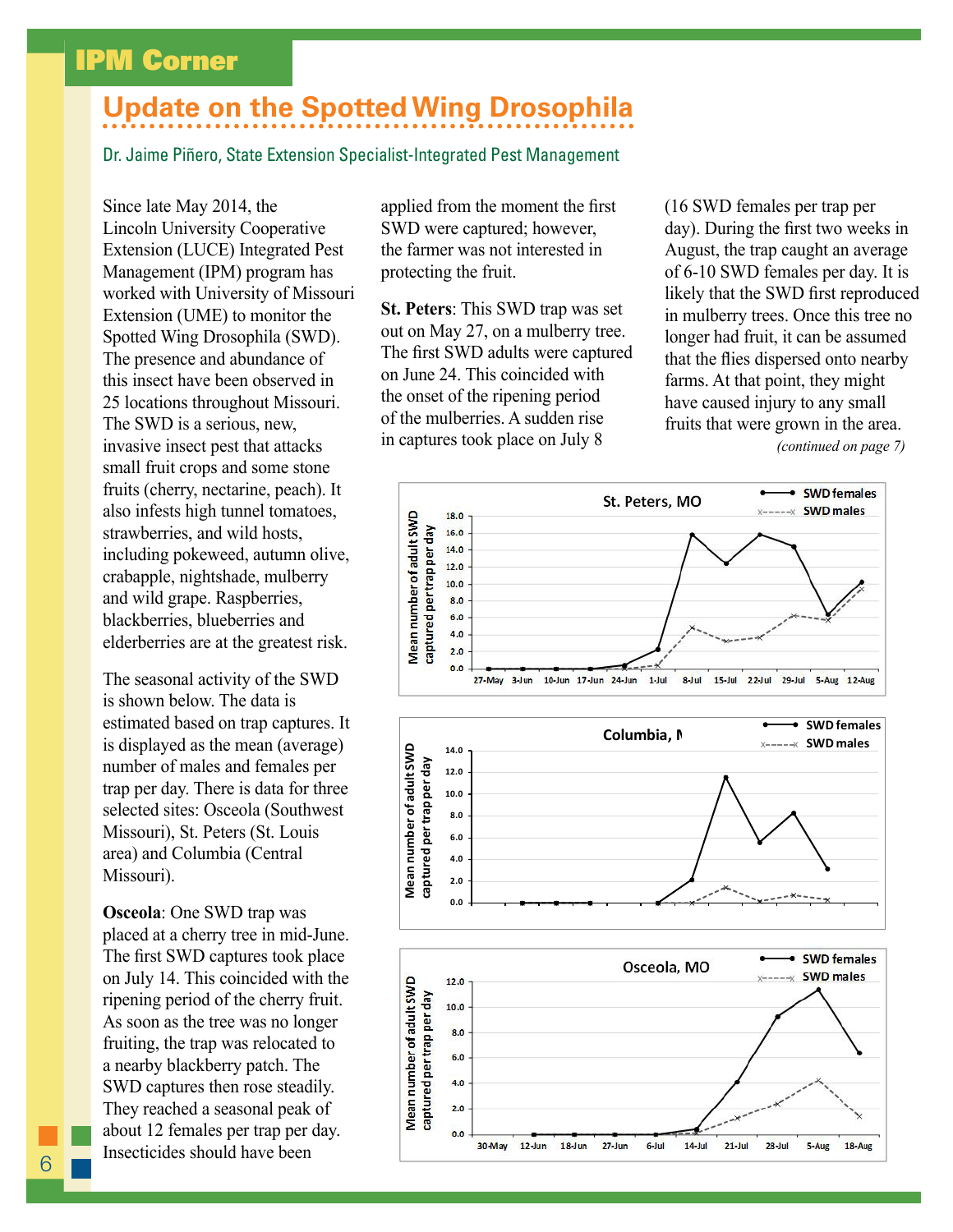### **...Drosophila (continued from page 6)**

**Columbia**: The SWD monitoring trap was placed on June 3, in a commercial blackberry orchard. The first SWD captures were recorded about one month later, on July 8. The farmer was advised to spray an insecticide as soon as the first fruit was changing color. It seems that the first insecticide was applied a little later than expected; a fruit sampling done by the LUCE IPM program showed infestations by the SWD on the first-ripening blackberries. The numbers of the SWD have been declining since July 15, to about four female SWD per trap per day. Even so, the farmer needs to apply insecticides in a timely manner and with good coverage to get the best control possible.

The above examples show that the SWD populations are growing in Missouri. So farmers who raise fallbearing raspberries need to monitor for this pest and apply insecticides. This is the only way to manage this pest. Timing and good coverage are key aspects of an IPM program against the SWD. Insecticide sprays need to be in place prior to oviposition (egg laying). Coverage needs to be thorough as the adults often hide in the denser portions of the canopy. High pressure and spray volume are needed to extend to these difficult-to-reach spots and provide full coverage. Even the best of the insecticides will not consistently last more than seven days. Thus, at a minimum, weekly applications are needed. Producers must rotate among insecticides with different modes of action; this will prevent and/or delay resistance.

## **Meet Our New State Extension Specialist in Horticulture: Dr. Touria Eaton**

Dr. Touria Eaton is Lincoln University's new State Extension Specialist-Horticulture. She replaces Dr. Sanjun Gu. She will conduct research-based demonstrations and develop Extension and education programs to benefit Missouri farmers, especially small farmers.

Eaton received her Bachelor of Science in Plant Science in her home country of Morocco. Her master's and doctoral degrees are in plant and soil sciences from the University of Massachusetts (UMass), with a concentration in plant nutrition. Eaton was employed as a senior researcher and Extension educator at UMass. She worked with a



**Dr. Touria Eaton, LUCE State Extension**  $S$ pecialist - Horticulture

broad range of farmers and gardeners with different personal experiences, learning styles, and ethnic and religious backgrounds. She joined with farmers and agricultural groups and commissions to develop educational programs. These programs helped farmers increase profits through the sustainable practices of nutrient and pest management. She has experience with vegetable crops and floriculture (flower farming). Her research includes the production of Brussels sprouts to sell on stalks instead of as buds. She has also worked to increase fertilizer and water use efficiency; this was done by adding biochar (a type of charcoal that is used as a soil additive to increase soil fertility) to soil. Her other work was to raise the nutritional value of vegetables through cultivar (plant variety) selection and soil fertility regimes (systems).

Eaton is excited about her new job. She is eager to meet and work with the farmers and her fellow Extension educators throughout Missouri. She can be reached via email at  $E_{\text{atom}}(a)$ *LincolnU.edu, or by phone at (573)* 681-5174